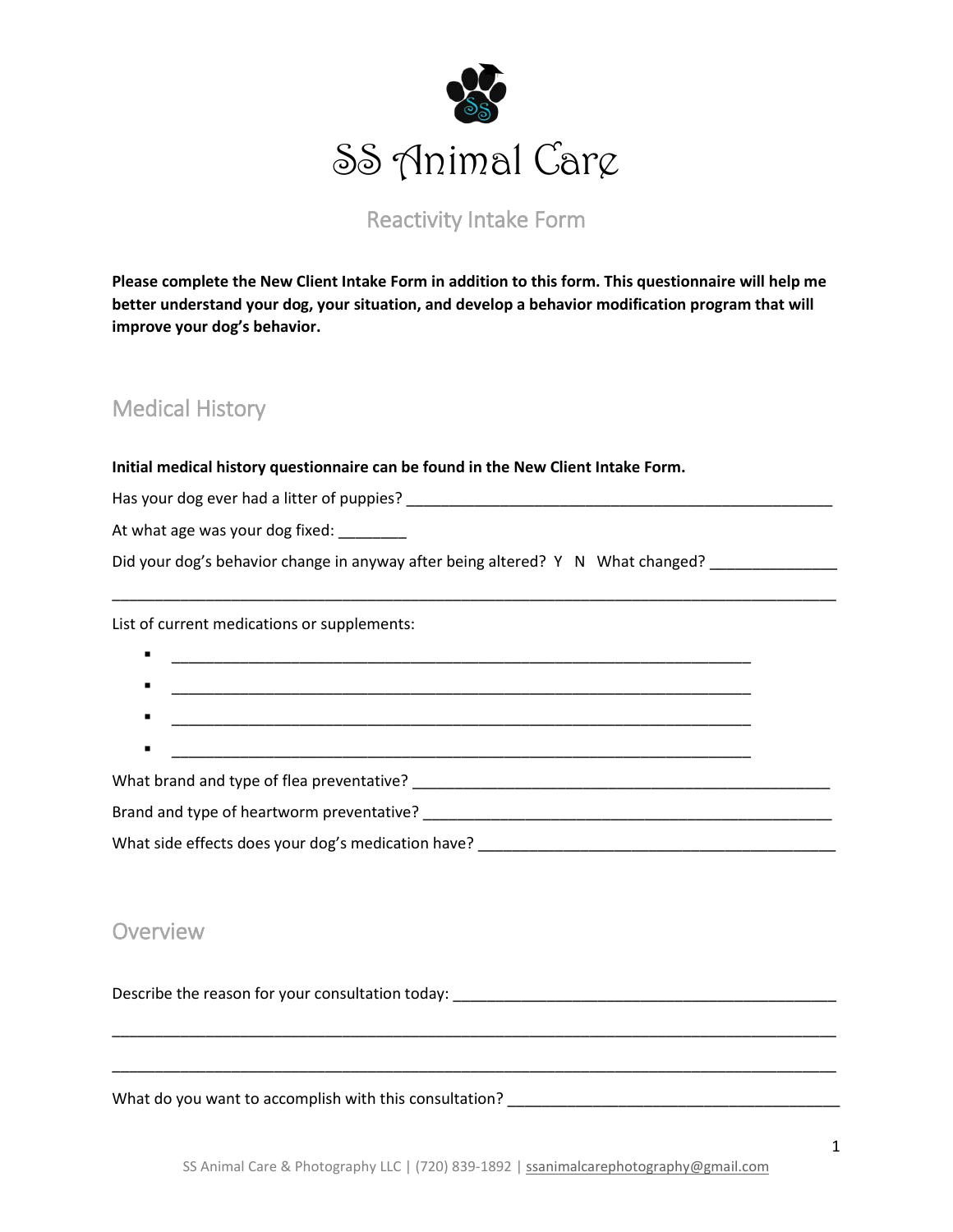

\_\_\_\_\_\_\_\_\_\_\_\_\_\_\_\_\_\_\_\_\_\_\_\_\_\_\_\_\_\_\_\_\_\_\_\_\_\_\_\_\_\_\_\_\_\_\_\_\_\_\_\_\_\_\_\_\_\_\_\_\_\_\_\_\_\_\_\_\_\_\_\_\_\_\_\_\_\_\_\_\_\_\_\_\_

\_\_\_\_\_\_\_\_\_\_\_\_\_\_\_\_\_\_\_\_\_\_\_\_\_\_\_\_\_\_\_\_\_\_\_\_\_\_\_\_\_\_\_\_\_\_\_\_\_\_\_\_\_\_\_\_\_\_\_\_\_\_\_\_\_\_\_\_\_\_\_\_\_\_\_\_\_\_\_\_\_\_\_\_\_

\_\_\_\_\_\_\_\_\_\_\_\_\_\_\_\_\_\_\_\_\_\_\_\_\_\_\_\_\_\_\_\_\_\_\_\_\_\_\_\_\_\_\_\_\_\_\_\_\_\_\_\_\_\_\_\_\_\_\_\_\_\_\_\_\_\_\_\_\_\_\_\_\_\_\_\_\_\_\_\_\_\_\_\_\_

\_\_\_\_\_\_\_\_\_\_\_\_\_\_\_\_\_\_\_\_\_\_\_\_\_\_\_\_\_\_\_\_\_\_\_\_\_\_\_\_\_\_\_\_\_\_\_\_\_\_\_\_\_\_\_\_\_\_\_\_\_\_\_\_\_\_\_\_\_\_\_\_\_\_\_\_\_\_\_\_\_\_\_\_\_

What about your dog's behavior concerns you the most?

What do you wish to accomplish with training?

## Behavioral History

#### **Early Life**

What kind of environment was your dog raised in before 8 weeks old? **\_\_\_\_\_\_\_\_\_\_\_\_\_\_\_\_\_\_\_\_\_\_\_\_\_\_\_**

Where did you get your dog from? \_\_\_\_\_\_\_\_\_\_\_\_\_\_\_\_\_\_\_\_\_\_\_\_\_\_\_\_\_\_\_\_\_\_\_\_\_\_\_\_\_\_\_\_\_\_\_\_\_\_\_\_\_\_\_\_

How much interaction has the dog had with dogs during the first year of their life?

If you got your dog as a puppy, what kinds of places did you take him to before he was 4 months old?

\_\_\_\_\_\_\_\_\_\_\_\_\_\_\_\_\_\_\_\_\_\_\_\_\_\_\_\_\_\_\_\_\_\_\_\_\_\_\_\_\_\_\_\_\_\_\_\_\_\_\_\_\_\_\_\_\_\_\_\_\_\_\_\_\_\_\_\_\_\_\_\_\_\_\_\_\_\_\_\_\_\_\_\_\_

\_\_\_\_\_\_\_\_\_\_\_\_\_\_\_\_\_\_\_\_\_\_\_\_\_\_\_\_\_\_\_\_\_\_\_\_\_\_\_\_\_\_\_\_\_\_\_\_\_\_\_\_\_\_\_\_\_\_\_\_\_\_\_\_\_\_\_\_\_\_\_\_\_\_\_\_\_\_\_\_\_\_\_\_\_

\_\_\_\_\_\_\_\_\_\_\_\_\_\_\_\_\_\_\_\_\_\_\_\_\_\_\_\_\_\_\_\_\_\_\_\_\_\_\_\_\_\_\_\_\_\_\_\_\_\_\_\_\_\_\_\_\_\_\_\_\_\_\_\_\_\_\_\_\_\_\_\_\_\_\_\_\_\_\_\_\_\_\_\_\_

**\_\_\_\_\_\_\_\_\_\_\_\_\_\_\_\_\_\_\_\_\_\_\_\_\_\_\_\_\_\_\_\_\_\_\_\_\_\_\_\_\_\_\_\_\_\_\_\_\_\_\_\_\_\_\_\_\_\_\_\_\_\_\_\_\_\_\_\_\_\_\_\_\_\_\_\_\_\_\_\_\_\_\_\_\_**

If you got your dog as a puppy, what was his reaction to dogs when he was under 4 months old?

What pet stores, doggy day cares, vet clinics, groomers, or other pet facilities did you take him to before the age of 6 months old? \_\_\_\_\_\_\_\_\_\_\_\_\_\_\_\_\_\_\_\_\_\_\_\_\_\_\_\_\_\_\_\_\_\_\_\_\_\_\_\_\_\_\_\_\_\_\_\_\_\_\_\_\_\_\_\_\_\_\_\_\_\_\_\_

\_\_\_\_\_\_\_\_\_\_\_\_\_\_\_\_\_\_\_\_\_\_\_\_\_\_\_\_\_\_\_\_\_\_\_\_\_\_\_\_\_\_\_\_\_\_\_\_\_\_\_\_\_\_\_\_\_\_\_\_\_\_\_\_\_\_\_\_\_\_\_\_\_\_\_\_\_\_\_\_\_\_\_\_\_

\_\_\_\_\_\_\_\_\_\_\_\_\_\_\_\_\_\_\_\_\_\_\_\_\_\_\_\_\_\_\_\_\_\_\_\_\_\_\_\_\_\_\_\_\_\_\_\_\_\_\_\_\_\_\_\_\_\_\_\_\_\_\_\_\_\_\_\_\_\_\_\_\_\_\_\_\_\_\_\_\_\_\_\_\_

How old was your dog when you began noticing your dog's reactions towards other dogs? **\_\_\_\_\_\_\_\_\_\_\_** 

Did your dog ever have a negative interaction with another dog as a puppy? If so, please describe the situation.

**\_\_\_\_\_\_\_\_\_\_\_\_\_\_\_\_\_\_\_\_\_\_\_\_\_\_\_\_\_\_\_\_\_\_\_\_\_\_\_\_\_\_\_\_\_\_\_\_\_\_\_\_\_\_\_\_\_\_\_\_\_\_\_\_\_\_\_\_\_\_\_\_\_\_\_\_\_\_\_\_\_\_\_\_\_**

**\_\_\_\_\_\_\_\_\_\_\_\_\_\_\_\_\_\_\_\_\_\_\_\_\_\_\_\_\_\_\_\_\_\_\_\_\_\_\_\_\_\_\_\_\_\_\_\_\_\_\_\_\_\_\_\_\_\_\_\_\_\_\_\_\_\_\_\_\_\_\_\_\_\_\_\_\_\_\_\_\_\_\_\_\_**

**\_\_\_\_\_\_\_\_\_\_\_\_\_\_\_\_\_\_\_\_\_\_\_\_\_\_\_\_\_\_\_\_\_\_\_\_\_\_\_\_\_\_\_\_\_\_\_\_\_\_\_\_\_\_\_\_\_\_\_\_\_\_\_\_\_\_\_\_\_\_\_\_\_\_\_\_\_\_\_\_\_\_\_\_\_**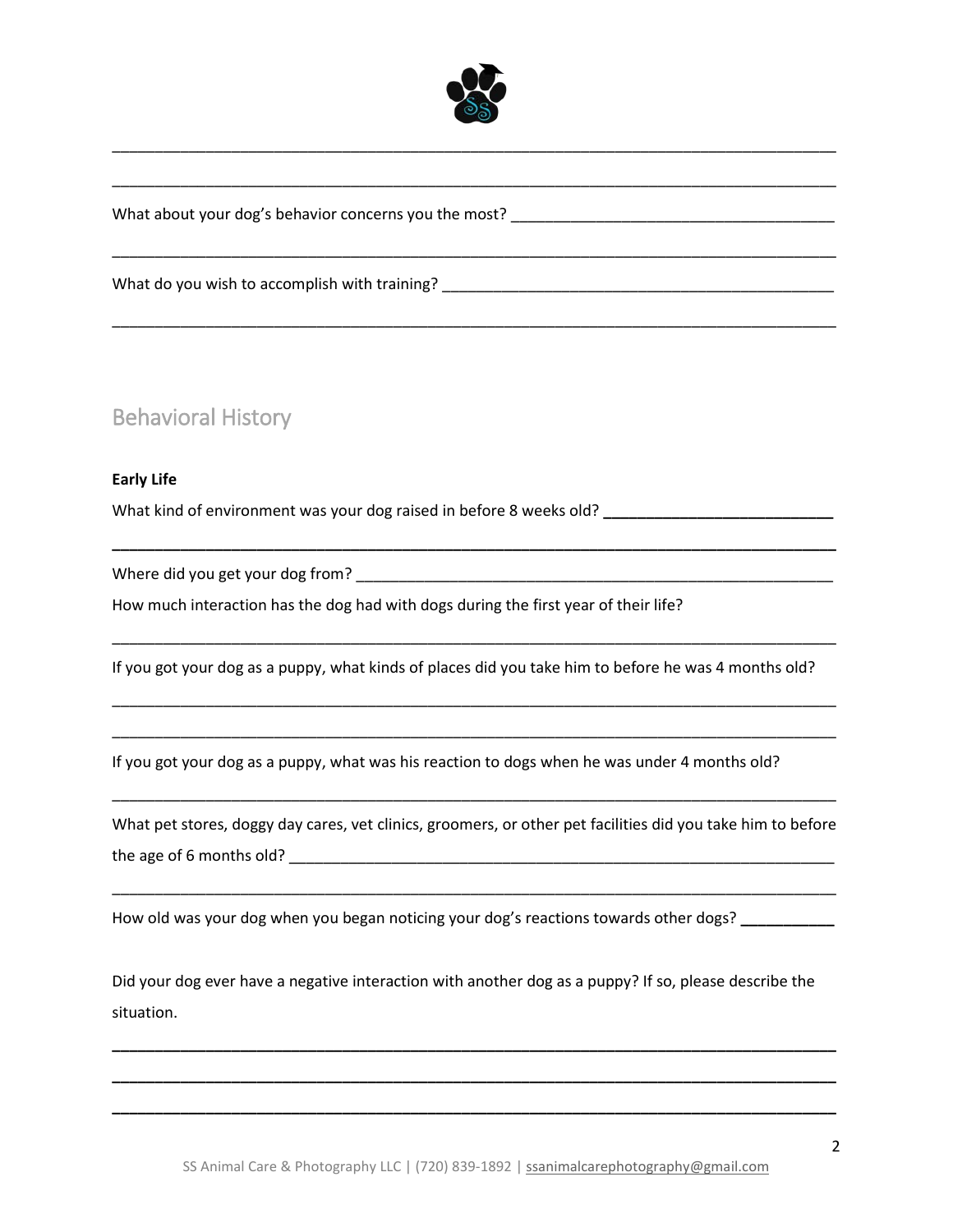

#### **Home Environment**

Does your dog listen to you inside your home? \_\_\_\_\_\_\_\_\_\_\_\_\_\_\_\_\_\_\_\_\_\_\_\_\_\_\_\_\_\_\_\_\_\_\_\_\_\_\_\_\_\_\_\_\_\_\_

Does your dog listen to you in your yard? \_\_\_\_\_\_\_\_\_\_\_\_\_\_\_\_\_\_\_\_\_\_\_\_\_\_\_\_\_\_\_\_\_\_\_\_\_\_\_\_\_\_\_\_\_\_\_\_\_\_\_

What behaviors does your dog know without hesitation while at home? (e.g. sit, stay, lay down, etc.)

\_\_\_\_\_\_\_\_\_\_\_\_\_\_\_\_\_\_\_\_\_\_\_\_\_\_\_\_\_\_\_\_\_\_\_\_\_\_\_\_\_\_\_\_\_\_\_\_\_\_\_\_\_\_\_\_\_\_\_\_\_\_\_\_\_\_\_\_\_\_\_\_\_\_\_\_\_\_\_\_\_\_\_\_\_

\_\_\_\_\_\_\_\_\_\_\_\_\_\_\_\_\_\_\_\_\_\_\_\_\_\_\_\_\_\_\_\_\_\_\_\_\_\_\_\_\_\_\_\_\_\_\_\_\_\_\_\_\_\_\_\_\_\_\_\_\_\_\_\_\_\_\_\_\_\_\_\_\_\_\_\_\_\_\_\_\_\_\_\_\_

\_\_\_\_\_\_\_\_\_\_\_\_\_\_\_\_\_\_\_\_\_\_\_\_\_\_\_\_\_\_\_\_\_\_\_\_\_\_\_\_\_\_\_\_\_\_\_\_\_\_\_\_\_\_\_\_\_\_\_\_\_\_\_\_\_\_\_\_\_\_\_\_\_\_\_\_\_\_\_\_\_\_\_\_\_

\_\_\_\_\_\_\_\_\_\_\_\_\_\_\_\_\_\_\_\_\_\_\_\_\_\_\_\_\_\_\_\_\_\_\_\_\_\_\_\_\_\_\_\_\_\_\_\_\_\_\_\_\_\_\_\_\_\_\_\_\_\_\_\_\_\_\_\_\_\_\_\_\_\_\_\_\_\_\_\_\_\_\_\_\_

\_\_\_\_\_\_\_\_\_\_\_\_\_\_\_\_\_\_\_\_\_\_\_\_\_\_\_\_\_\_\_\_\_\_\_\_\_\_\_\_\_\_\_\_\_\_\_\_\_\_\_\_\_\_\_\_\_\_\_\_\_\_\_\_\_\_\_\_\_\_\_\_\_\_\_\_\_\_\_\_\_\_\_\_\_

\_\_\_\_\_\_\_\_\_\_\_\_\_\_\_\_\_\_\_\_\_\_\_\_\_\_\_\_\_\_\_\_\_\_\_\_\_\_\_\_\_\_\_\_\_\_\_\_\_\_\_\_\_\_\_\_\_\_\_\_\_\_\_\_\_\_\_\_\_\_\_\_\_\_\_\_\_\_\_\_\_\_\_\_\_

\_\_\_\_\_\_\_\_\_\_\_\_\_\_\_\_\_\_\_\_\_\_\_\_\_\_\_\_\_\_\_\_\_\_\_\_\_\_\_\_\_\_\_\_\_\_\_\_\_\_\_\_\_\_\_\_\_\_\_\_\_\_\_\_\_\_\_\_\_\_\_\_\_\_\_\_\_\_\_\_\_\_\_\_\_

\_\_\_\_\_\_\_\_\_\_\_\_\_\_\_\_\_\_\_\_\_\_\_\_\_\_\_\_\_\_\_\_\_\_\_\_\_\_\_\_\_\_\_\_\_\_\_\_\_\_\_\_\_\_\_\_\_\_\_\_\_\_\_\_\_\_\_\_\_\_\_\_\_\_\_\_\_\_\_\_\_\_\_\_\_

\_\_\_\_\_\_\_\_\_\_\_\_\_\_\_\_\_\_\_\_\_\_\_\_\_\_\_\_\_\_\_\_\_\_\_\_\_\_\_\_\_\_\_\_\_\_\_\_\_\_\_\_\_\_\_\_\_\_\_\_\_\_\_\_\_\_\_\_\_\_\_\_\_\_\_\_\_\_\_\_\_\_\_\_\_

Which of these does he/she without hesitation outside the home?

Where does your dog stay during the day when no one is at home?

How does your dog behave when you're getting ready to leave the house?

Is your dog destructive or a nuisance to neighbors in any way while you're away?

Does he react and/or bark at dogs while looking out the windows?

Do you play with your dog? If so, what kinds of interactions or games do you play with him?

What are your dog's favorite toys? \_\_\_\_\_\_\_\_\_\_\_\_\_\_\_\_\_\_\_\_\_\_\_\_\_\_\_\_\_\_\_\_\_\_\_\_\_\_\_\_\_\_\_\_\_\_\_\_\_\_\_\_\_\_\_\_

Who in your family plays with your dog the most?

What do you do to reward your dog for good behavior?

What do you do to discourage undesirable behavior?

List rewards your dog absolutely loves (include food, treats, toys with specific brands, types, etc.):

| ٠ |  |
|---|--|
| ٠ |  |
|   |  |
| п |  |
|   |  |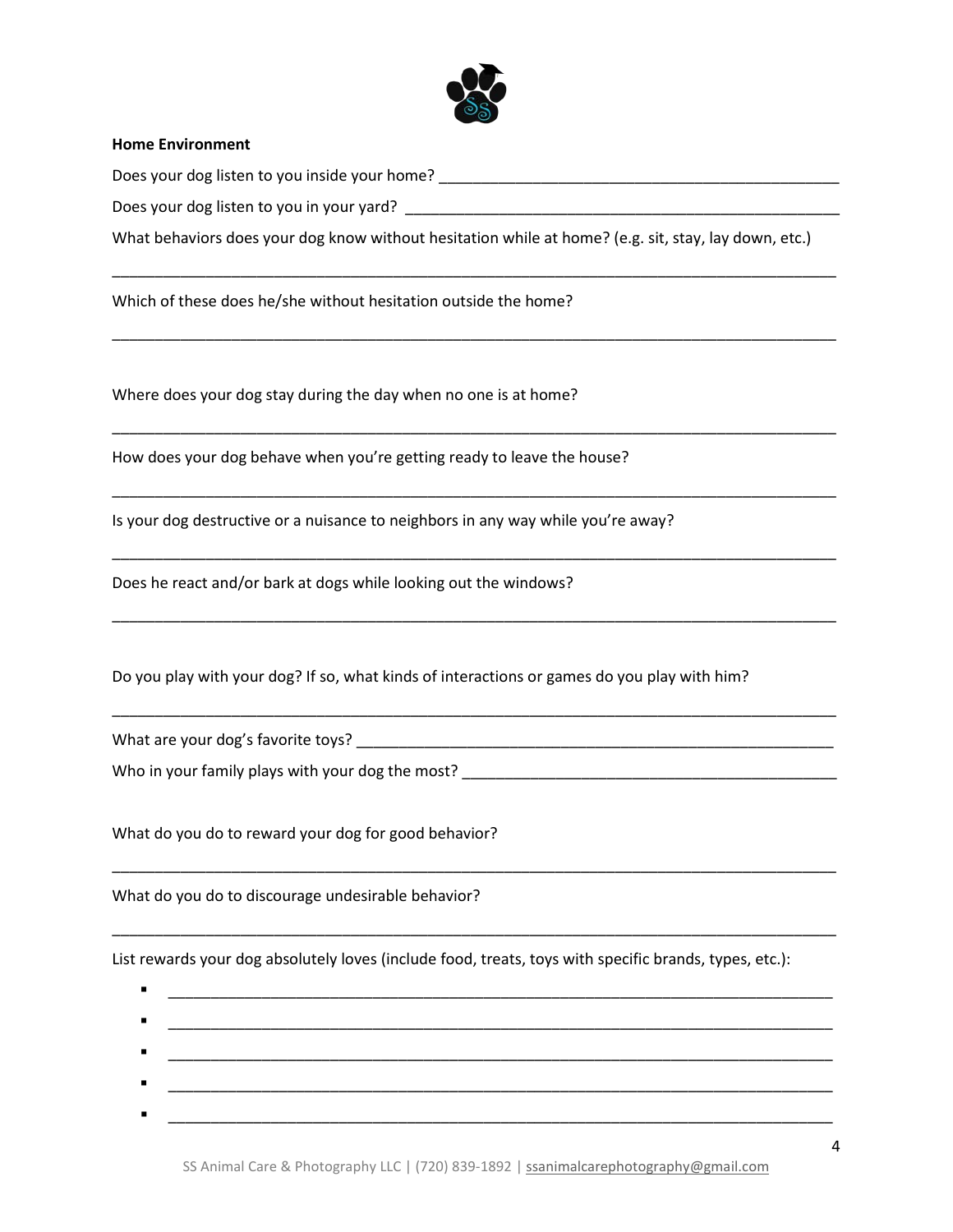

### Bite History

Has your dog ever made contact and/or bitten another dog? \_\_\_\_\_\_\_\_\_\_\_\_\_\_\_\_\_\_\_\_\_\_\_\_\_\_\_\_\_\_\_\_\_\_\_ Has your dog ever made contact and/or bitten a person? \_\_\_\_\_\_\_\_\_\_\_\_\_\_\_\_\_\_\_\_\_\_\_\_\_ *If your answer is yes to either question, please complete the Bite History Questionnaire.* 

\_\_\_\_\_\_\_\_\_\_\_\_\_\_\_\_\_\_\_\_\_\_\_\_\_\_\_\_\_\_\_\_\_\_\_\_\_\_\_\_\_\_\_\_\_\_\_\_\_\_\_\_\_\_\_\_\_\_\_\_\_\_\_\_\_\_\_\_\_\_\_\_\_\_\_\_\_\_\_\_\_\_\_\_\_

\_\_\_\_\_\_\_\_\_\_\_\_\_\_\_\_\_\_\_\_\_\_\_\_\_\_\_\_\_\_\_\_\_\_\_\_\_\_\_\_\_\_\_\_\_\_\_\_\_\_\_\_\_\_\_\_\_\_\_\_\_\_\_\_\_\_\_\_\_\_\_\_\_\_\_\_\_\_\_\_\_\_\_\_\_

\_\_\_\_\_\_\_\_\_\_\_\_\_\_\_\_\_\_\_\_\_\_\_\_\_\_\_\_\_\_\_\_\_\_\_\_\_\_\_\_\_\_\_\_\_\_\_\_\_\_\_\_\_\_\_\_\_\_\_\_\_\_\_\_\_\_\_\_\_\_\_\_\_\_\_\_\_\_\_\_\_\_\_\_\_

\_\_\_\_\_\_\_\_\_\_\_\_\_\_\_\_\_\_\_\_\_\_\_\_\_\_\_\_\_\_\_\_\_\_\_\_\_\_\_\_\_\_\_\_\_\_\_\_\_\_\_\_\_\_\_\_\_\_\_\_\_\_\_\_\_\_\_\_\_\_\_\_\_\_\_\_\_\_\_\_\_\_\_\_\_

\_\_\_\_\_\_\_\_\_\_\_\_\_\_\_\_\_\_\_\_\_\_\_\_\_\_\_\_\_\_\_\_\_\_\_\_\_\_\_\_\_\_\_\_\_\_\_\_\_\_\_\_\_\_\_\_\_\_\_\_\_\_\_\_\_\_\_\_\_\_\_\_\_\_\_\_\_\_\_\_\_\_\_\_\_

\_\_\_\_\_\_\_\_\_\_\_\_\_\_\_\_\_\_\_\_\_\_\_\_\_\_\_\_\_\_\_\_\_\_\_\_\_\_\_\_\_\_\_\_\_\_\_\_\_\_\_\_\_\_\_\_\_\_\_\_\_\_\_\_\_\_\_\_\_\_\_\_\_\_\_\_\_\_\_\_\_\_\_\_\_

\_\_\_\_\_\_\_\_\_\_\_\_\_\_\_\_\_\_\_\_\_\_\_\_\_\_\_\_\_\_\_\_\_\_\_\_\_\_\_\_\_\_\_\_\_\_\_\_\_\_\_\_\_\_\_\_\_\_\_\_\_\_\_\_\_\_\_\_\_\_\_\_\_\_\_\_\_\_\_\_\_\_\_\_\_

\_\_\_\_\_\_\_\_\_\_\_\_\_\_\_\_\_\_\_\_\_\_\_\_\_\_\_\_\_\_\_\_\_\_\_\_\_\_\_\_\_\_\_\_\_\_\_\_\_\_\_\_\_\_\_\_\_\_\_\_\_\_\_\_\_\_\_\_\_\_\_\_\_\_\_\_\_\_\_\_\_\_\_\_\_

\_\_\_\_\_\_\_\_\_\_\_\_\_\_\_\_\_\_\_\_\_\_\_\_\_\_\_\_\_\_\_\_\_\_\_\_\_\_\_\_\_\_\_\_\_\_\_\_\_\_\_\_\_\_\_\_\_\_\_\_\_\_\_\_\_\_\_\_\_\_\_\_\_\_\_\_\_\_\_\_\_\_\_\_\_

\_\_\_\_\_\_\_\_\_\_\_\_\_\_\_\_\_\_\_\_\_\_\_\_\_\_\_\_\_\_\_\_\_\_\_\_\_\_\_\_\_\_\_\_\_\_\_\_\_\_\_\_\_\_\_\_\_\_\_\_\_\_\_\_\_\_\_\_\_\_\_\_\_\_\_\_\_\_\_\_\_\_\_\_\_

# Other Dogs While Out & About On a Leash

### **On Leash**

Does your dog pull on the leash? \_\_\_\_\_\_\_\_\_\_\_\_\_\_\_\_\_\_\_\_\_\_\_\_\_\_\_\_\_\_\_\_\_\_\_\_\_\_\_\_\_\_\_\_\_\_\_\_\_\_\_\_\_\_\_\_\_

What tools have you used to try to curb pulling?

What is your response when you see another dog coming down the street?

What is your dog's response when he spots another dog 100+ yards away?

What is your dog's response when he spots another dog 50-100 yards away?

What is your dog's response when he spots another dog 20-50 yards away?

What is your dog's response when he spots another dog less than 20 yards away?

Distance that your dog does not react? \_\_\_\_\_\_\_\_\_\_\_\_\_\_\_\_\_\_\_\_\_\_\_\_\_\_\_\_\_\_\_\_\_\_\_\_\_\_\_\_\_\_\_\_\_\_\_\_\_\_\_\_\_

Types of dogs that bother him most? (Size? Breed? Color? Age?) \_\_\_\_\_\_\_\_\_\_\_\_\_\_\_\_\_

Has he ever met another dog **on** leash? If so, what happened? \_\_\_\_\_\_\_\_\_\_\_\_\_\_\_\_\_\_\_\_\_\_\_\_\_\_\_\_\_\_\_\_\_\_

Has he ever met another dog **off** leash? If so, what happened? \_\_\_\_\_\_\_\_\_\_\_\_\_\_\_\_\_\_\_\_\_\_\_\_\_\_\_\_\_\_\_\_\_\_

\_\_\_\_\_\_\_\_\_\_\_\_\_\_\_\_\_\_\_\_\_\_\_\_\_\_\_\_\_\_\_\_\_\_\_\_\_\_\_\_\_\_\_\_\_\_\_\_\_\_\_\_\_\_\_\_\_\_\_\_\_\_\_\_\_\_\_\_\_\_\_\_\_\_\_\_\_\_\_\_\_\_\_\_\_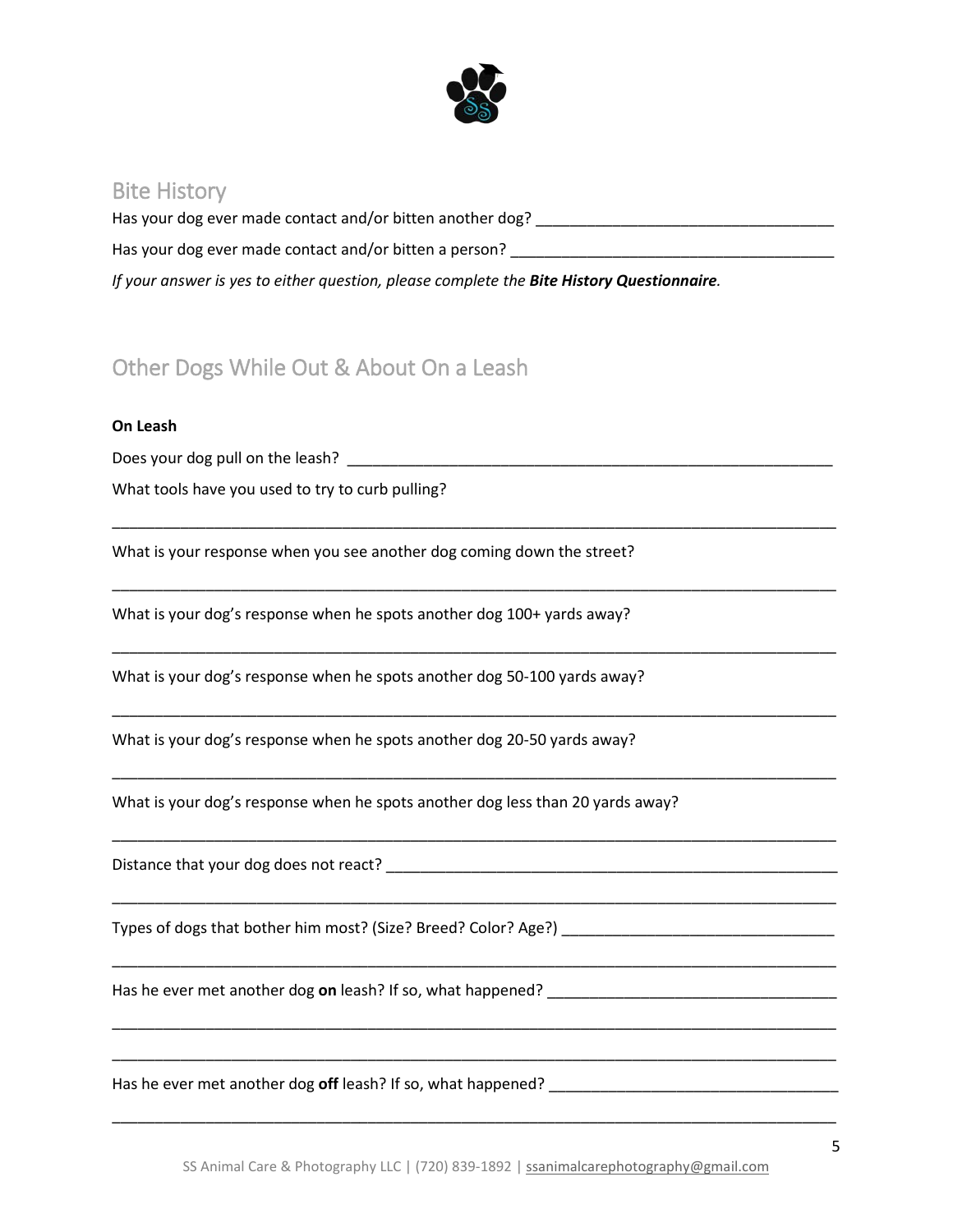

\_\_\_\_\_\_\_\_\_\_\_\_\_\_\_\_\_\_\_\_\_\_\_\_\_\_\_\_\_\_\_\_\_\_\_\_\_\_\_\_\_\_\_\_\_\_\_\_\_\_\_\_\_\_\_\_\_\_\_\_\_\_\_\_\_\_\_\_\_\_\_\_\_\_\_\_\_\_\_\_\_\_\_\_\_

\_\_\_\_\_\_\_\_\_\_\_\_\_\_\_\_\_\_\_\_\_\_\_\_\_\_\_\_\_\_\_\_\_\_\_\_\_\_\_\_\_\_\_\_\_\_\_\_\_\_\_\_\_\_\_\_\_\_\_\_\_\_\_\_\_\_\_\_\_\_\_\_\_\_\_\_\_\_\_\_\_\_\_\_\_

\_\_\_\_\_\_\_\_\_\_\_\_\_\_\_\_\_\_\_\_\_\_\_\_\_\_\_\_\_\_\_\_\_\_\_\_\_\_\_\_\_\_\_\_\_\_\_\_\_\_\_\_\_\_\_\_\_\_\_\_\_\_\_\_\_\_\_\_\_\_\_\_\_\_\_\_\_\_\_\_\_\_\_\_\_

\_\_\_\_\_\_\_\_\_\_\_\_\_\_\_\_\_\_\_\_\_\_\_\_\_\_\_\_\_\_\_\_\_\_\_\_\_\_\_\_\_\_\_\_\_\_\_\_\_\_\_\_\_\_\_\_\_\_\_\_\_\_\_\_\_\_\_\_\_\_\_\_\_\_\_\_\_\_\_\_\_\_\_\_\_

\_\_\_\_\_\_\_\_\_\_\_\_\_\_\_\_\_\_\_\_\_\_\_\_\_\_\_\_\_\_\_\_\_\_\_\_\_\_\_\_\_\_\_\_\_\_\_\_\_\_\_\_\_\_\_\_\_\_\_\_\_\_\_\_\_\_\_\_\_\_\_\_\_\_\_\_\_\_\_\_\_\_\_\_\_

\_\_\_\_\_\_\_\_\_\_\_\_\_\_\_\_\_\_\_\_\_\_\_\_\_\_\_\_\_\_\_\_\_\_\_\_\_\_\_\_\_\_\_\_\_\_\_\_\_\_\_\_\_\_\_\_\_\_\_\_\_\_\_\_\_\_\_\_\_\_\_\_\_\_\_\_\_\_\_\_\_\_\_\_\_

\_\_\_\_\_\_\_\_\_\_\_\_\_\_\_\_\_\_\_\_\_\_\_\_\_\_\_\_\_\_\_\_\_\_\_\_\_\_\_\_\_\_\_\_\_\_\_\_\_\_\_\_\_\_\_\_\_\_\_\_\_\_\_\_\_\_\_\_\_\_\_\_\_\_\_\_\_\_\_\_\_\_\_\_\_

\_\_\_\_\_\_\_\_\_\_\_\_\_\_\_\_\_\_\_\_\_\_\_\_\_\_\_\_\_\_\_\_\_\_\_\_\_\_\_\_\_\_\_\_\_\_\_\_\_\_\_\_\_\_\_\_\_\_\_\_\_\_\_\_\_\_\_\_\_\_\_\_\_\_\_\_\_\_\_\_\_\_\_\_\_

\_\_\_\_\_\_\_\_\_\_\_\_\_\_\_\_\_\_\_\_\_\_\_\_\_\_\_\_\_\_\_\_\_\_\_\_\_\_\_\_\_\_\_\_\_\_\_\_\_\_\_\_\_\_\_\_\_\_\_\_\_\_\_\_\_\_\_\_\_\_\_\_\_\_\_\_\_\_\_\_\_\_\_\_\_

\_\_\_\_\_\_\_\_\_\_\_\_\_\_\_\_\_\_\_\_\_\_\_\_\_\_\_\_\_\_\_\_\_\_\_\_\_\_\_\_\_\_\_\_\_\_\_\_\_\_\_\_\_\_\_\_\_\_\_\_\_\_\_\_\_\_\_\_\_\_\_\_\_\_\_\_\_\_\_\_\_\_\_\_\_

\_\_\_\_\_\_\_\_\_\_\_\_\_\_\_\_\_\_\_\_\_\_\_\_\_\_\_\_\_\_\_\_\_\_\_\_\_\_\_\_\_\_\_\_\_\_\_\_\_\_\_\_\_\_\_\_\_\_\_\_\_\_\_\_\_\_\_\_\_\_\_\_\_\_\_\_\_\_\_\_\_\_\_\_\_

\_\_\_\_\_\_\_\_\_\_\_\_\_\_\_\_\_\_\_\_\_\_\_\_\_\_\_\_\_\_\_\_\_\_\_\_\_\_\_\_\_\_\_\_\_\_\_\_\_\_\_\_\_\_\_\_\_\_\_\_\_\_\_\_\_\_\_\_\_\_\_\_\_\_\_\_\_\_\_\_\_\_\_\_\_

\_\_\_\_\_\_\_\_\_\_\_\_\_\_\_\_\_\_\_\_\_\_\_\_\_\_\_\_\_\_\_\_\_\_\_\_\_\_\_\_\_\_\_\_\_\_\_\_\_\_\_\_\_\_\_\_\_\_\_\_\_\_\_\_\_\_\_\_\_\_\_\_\_\_\_\_\_\_\_\_\_\_\_\_\_

### Other People

What is the dog's reaction to visitors in your home? \_\_\_\_\_\_\_\_\_\_\_\_\_\_\_\_\_\_\_\_\_\_\_\_\_\_\_

Describe your dog's reaction to children visiting:

Describe your dog's reaction to adult women visiting:

Describe your dog's reaction to adult men visiting: \_\_\_\_\_\_\_\_\_\_\_\_\_\_\_\_\_\_\_\_\_\_\_\_\_\_\_\_\_\_\_\_\_\_\_\_\_\_\_\_\_\_\_\_

Does your dog react to accessories such as canes, large coats, or hats? If so, what accessories?

What is the dog's reaction to adults while out and about on a leash? \_\_\_\_\_\_\_\_\_\_\_\_\_\_\_\_\_\_\_\_\_\_\_\_\_\_\_\_\_\_

Your dog's reaction to children while out and about on a leash? \_\_\_\_\_\_\_\_\_\_\_\_\_\_\_\_\_\_\_\_\_\_\_\_\_\_\_\_\_\_\_\_\_

What is the dog's reaction to people or children while off leash in an enclosed area outside of the home/yard?

Has your dog had any negative experiences with people in the past? If so, please describe:

Other Quirks